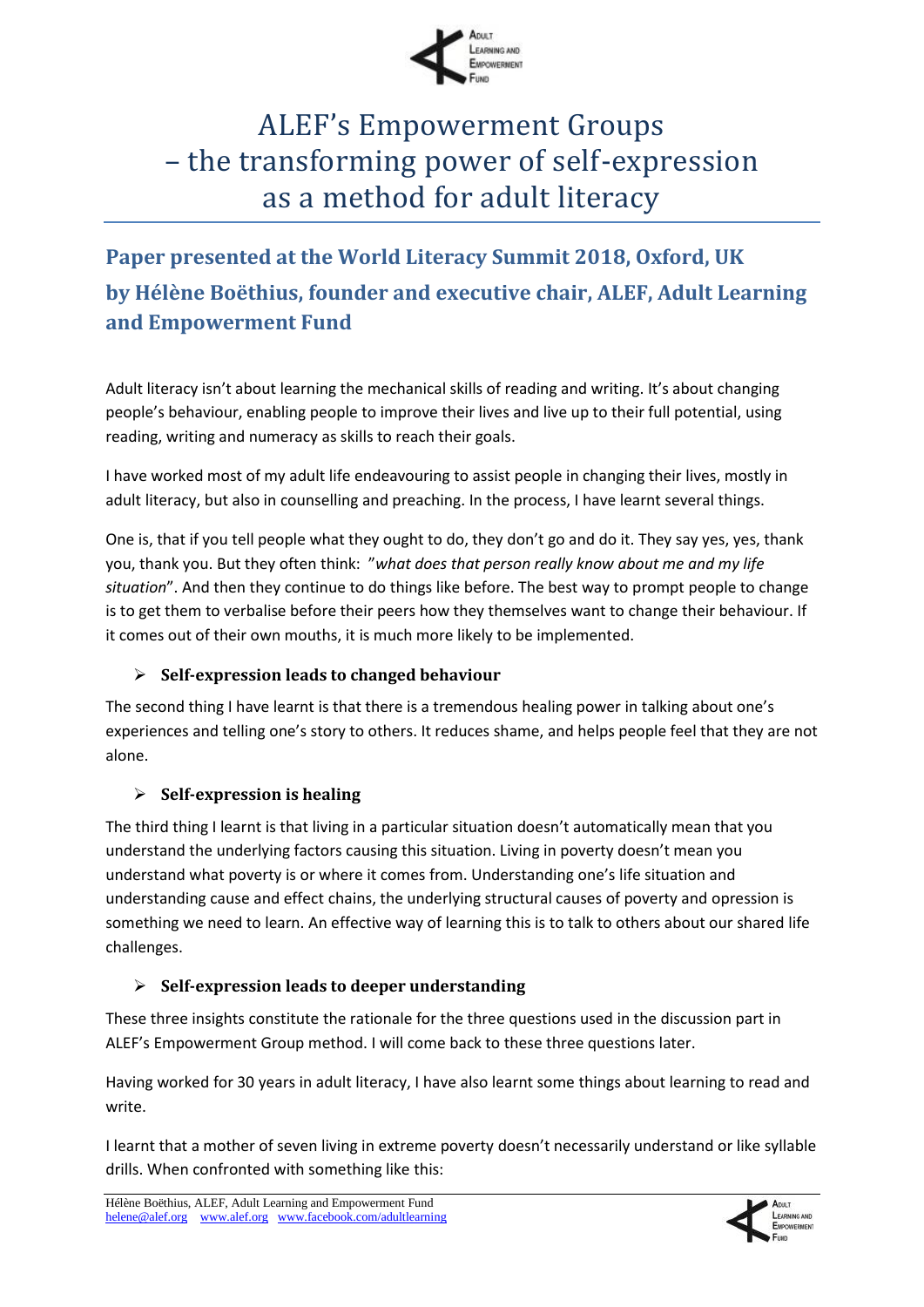ba bi be bo bu fa fi fe fo fu ma mi me mo mu

She may say: "This is not my language, it sounds like baby talk. I have no time for stupid and meaningless baby games"; and so she drops out of the literacy course.

#### **Syllable drills discourage adult learners because they lack meaning and relevance**

I have also learnt that adapted texts, using only words and syllables already learnt in the course, produce more or less the same effect in learners as syllable drills. "Yes, these are words from my language, but what is the message? This is not the way we talk, it must be written by a foreigner. This is not relevant to me. »

# **Adapted texts lack relevance and are therefore hard to read and understand**

The worst example of an adapted text I have seen was in a Spanish primer. It went like this: "Papa kills the goose. Mama kills the goose. Pablo kills the goose. Ana kills the goose. Everybody kills the goose." Unfortunately there was no illustration.

So what kind of texts do people like reading? In my experience the texts people like best are those which they have created themselves. Texts expressing their own concerns and their own ideas about their everyday lives.

# **People like reading their own thoughts put in writing**

All these things need to be considered when attempting to create a method for adult literacy which is relevant and interesting, and which leads to people actually changing their behaviour.

There is yet another very important aspect of adult literacy which needs to be addressed: Illiteracy is not an individual problem, and literacy is not an individual activity. Literacy is communication. It takes place in a community. If we want adult literacy programmes to have a lasting effect, they have to be large scale; they need to affect thousands of people in the communities where they take place. We want to create literate communities, not literate individuals.

#### **Literacy is about communication in a community**

This means that a sufficient number of people in a given community need to be literate before literacy practices can be established and of benefit to the community as a whole. So a good method for adult literacy needs to be scalable and easy to use. It has to be possible to easily and at a low cost train hundreds of group leaders and set up hundreds of groups in many neighbourhoods in large geographical areas.

# **A good literacy method should be scalable and easy to use**

All of these considerations are the rationale behind ALEF's Empowerment Group approach for adult mother tongue literacy. ALEF has been using this method with our partner organisations in Uganda and the Democratic Republic of Congo for 5 years, and have seen remarkable results both in terms of how many complete the course, how well literacy skills are acquired, and above all in terms of how the learners start changing their behaviour, taking control of their lives and their economy.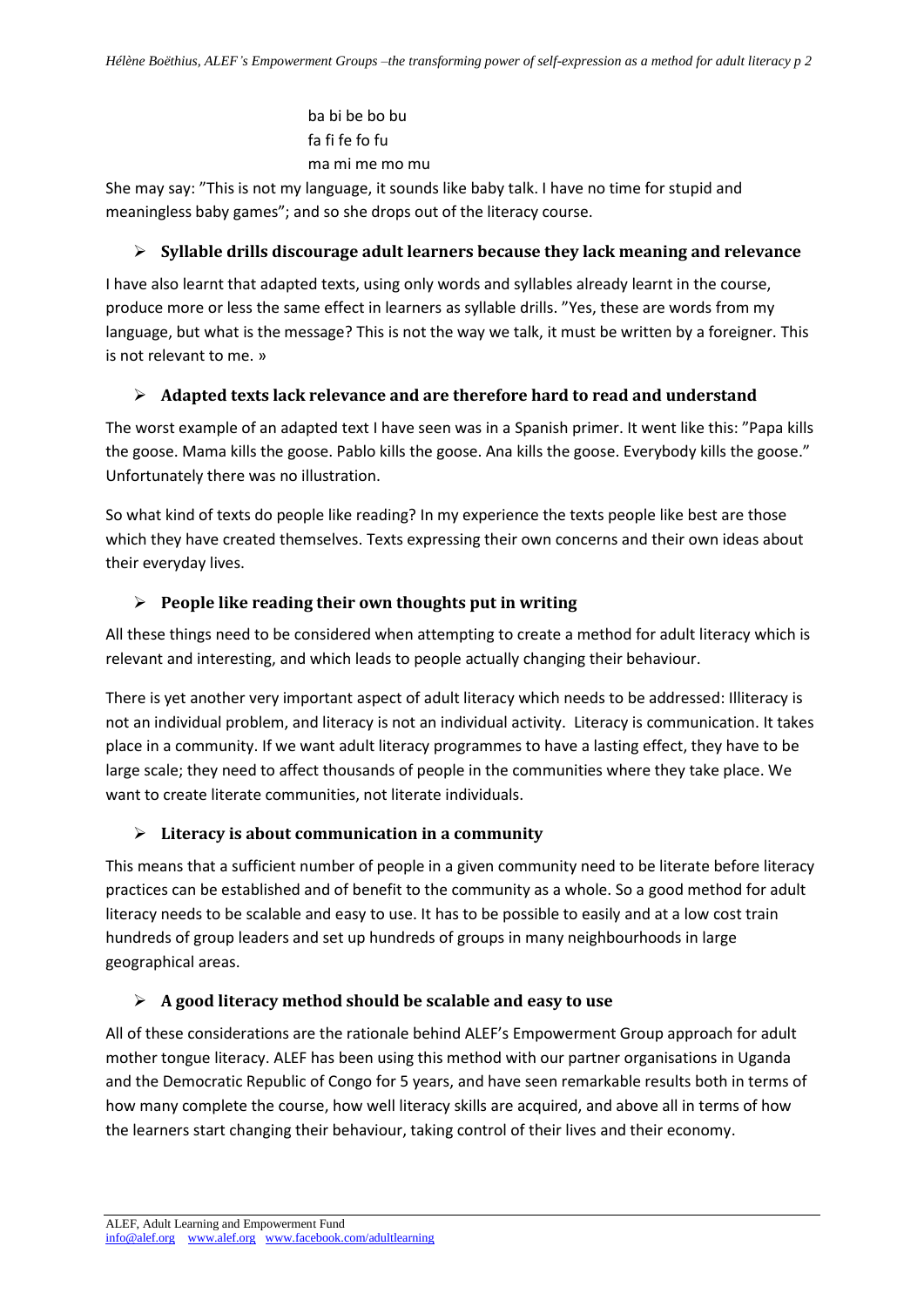# **ALEF's Empowerment Group method**

All lesson plans in ALEF's Empowerment Group courses are built on a number of identical steps. This makes it easy for the group leader to apply the method. Group leaders get a two week initial training.

The main technology used in the groups is a blackboard and chalk, reinforced by illustrated booklets for all participants. The group leader has a manual with lesson plans.

There are three levels of courses, each course taking 6 to 8 months with participants meeting twice or three times weekly. In the **first level**, reading and writing in the mother tongue is learnt. In the **second level**, the focus is on learning to use numeracy for every day purposes, while continuing mother tongue reading and writing, and also starting to learn a little bit of a second language. In **level three**, learners read longer texts in the mother tongue, and they write texts which are printed and published on village notice boards. They also start reading and writing in a second language. In this level, subjects treated depend on the specific situation of the target group, but usually involves learning how to set up and run some type of civil society organisation.

Below we describe the steps of a lesson in the first level, basic literacy.

# **Step 1: The theme text.**

At the beginning of each group session, the group leader writes a short text on the blackboard, while the learners watch him writing. The text presents a life situation common to the learners, without telling what is right or wrong or how people should act. The text is like a very short story, one or two sentences long.

For each specific program, a project group familiar with the learners' life situation creates theme texts specifically written to reflect the life challenges of that particular target group. The themes could also be chosen to treat a specific life domain which is the focus of a project, like health, human rights, agriculture och psycho-social development. There should be immediate recognition when the learners hear the text being read to them, a feeling that "this is about us".

Examples of theme texts:

- **Abra's baby had diarrhoea for four days. Then he died.**
- **Mr Kisembo gave away his 14 year old daughter in marriage in order to get a new bicycle.**
- **The heavy April rains washed away all the soil from Murhula's field.**
- **When the police had released the same thief four times without sentencing him, the people in the village killed the thief.**
- **Tamale's wedding may not take place, because his fiancée wants him to take an HIV test.**

The group leader reads the text to the learners, who then repeat the words as he points to them. Seeing the group leader write, ties in with a learning method which is common in many Sub-Saharan societies: learning by watching. As learners increase their repertoire of graphemes learnt, they can recognize them as they see them being noted on the blackboard, and they start to guess at what the words are. Soon they recognize entire words, and quickly they begin to guess at the meaning. They also see how each letter is formed, thereby learning the correct way of writing each letter by watching it being done.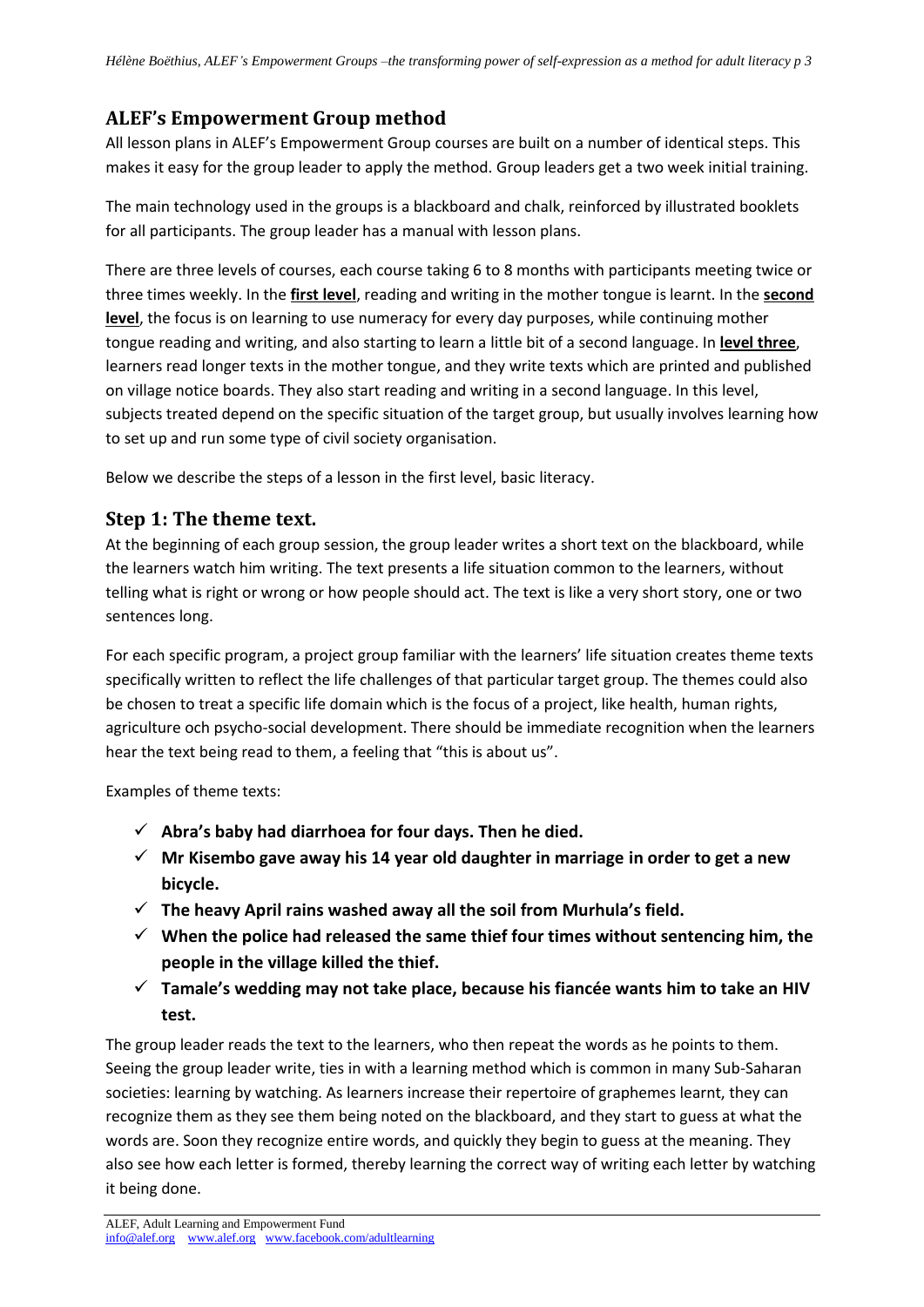The text is meaningful and the subject is well understood. It describes a life situation which could have happened to any of the learners in the group. There is no need to explain the text.

# **Step 2. Learning a new letter/grapheme:**

When the learners have read/said the text several times, the group leader rewrites one word from the text below it. She asks the learners to find the word in the text above. Who remembers what it says?

The group leader then isolates a letter/grapheme from the word, sounds it out and asks the participants to find it everywhere it occurs in the text, making the sound of the letter/grapheme as they underline it.

They then proceed to underline all letters/graphemes learnt in previous lessons. After less than ten lessons, some words have all letters underlined. This is because care is taken to introduce the graphemes in order of frequency.

When the group leader notices that all letters are underlined in some words, she draws the learners' attention to this, and asks them to read the whole word. About half-way through the course, so many letters are underlined that most of the learners are able to read the whole text, including the graphemes not yet learnt.

# **Step 3. The discussion:**

The group rereads the text one last time. The group leader then leads a discussion around three questions given in the course manual.

- 1. **The first question concerns the experience of the learners**: Tell about your own experiences of similar situations. What happened?
- 2. **The second question encourages analysis and reflection**: Why are things like this? What are the reasons behind?
- 3. **The third question is an encouragement to take action**: What can we do to change things, to deal with this challenge?

It is important that the group leader does not dominate the discussion. She is supposed to act as a moderator, not as a lecturer or teacher. Any contribution to the group is a good contribution. If somebody says something which is clearly untrue or unwise, the group leader turns to the rest of the group and says: Do you agree with this? Usually, common sense prevails, and the group is able to make sensible conclusions. The discussion takes 15 to 20 minutes.

# **Step 4. Writing practice:**

In this step participants practise writing the new letter/grapheme learnt. After a dozen lessons they practise combining letters into new words, and later on they are encouraged to write whole sentences in small groups or on their own.

# **Step 5. Creating a text together**

In this step, the learners dictate a text expressing what they have discussed. The group leader writes it on the blackboard and reads it back to the participants. For persons who have never been to school, and who may feel that nobody ever has cared much about their opinion, the effect of seeing their own words written down and hearing them read them back is electrifying. The learner may have had a